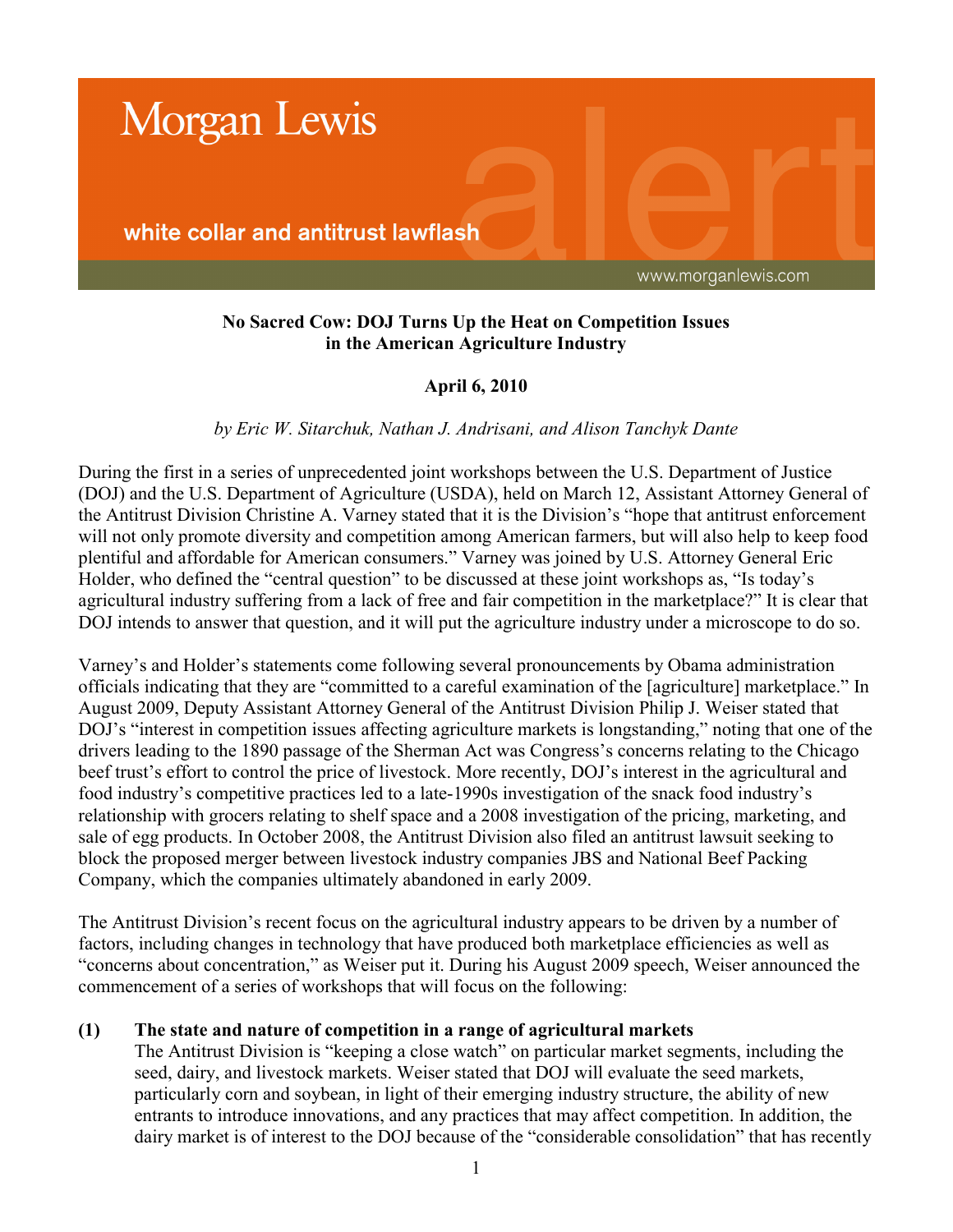taken place in that market and, according to Weiser, "questions about the state of competition in that market." Finally, the livestock market took center stage following the proposed but abandoned merger between JBS and National Beef Packing Company.

## **(2) The impact of vertical integration**

According to Weiser, agriculture markets have become more vertically integrated in recent years, with companies acquiring pieces of their supply chain, such as other companies that produce necessary raw materials or distribution channels.

### **(3) Concerns about "buyer power"**

An increase in buyer power has piqued DOJ's interest in the agriculture markets. As Varney stated during the March 12 workshop, "[W]e are acutely aware of the dynamic—not unique to agriculture—where a small number of large buyers are able to exert undue influence on the price of commodities." She added, "[W]here the Division's powers can be used to ensure fair and efficient prices on the farm, they will be."

#### **(4) Relevant regulatory regimes**

Varney stated that the Antitrust Division has provided guidance to the USDA regarding rules the USDA promulgated under the Packers and Stockyard Act of 1921, as amended, which prohibits, *inter alia*, price discrimination, price manipulation, and weight manipulation of livestock or carcasses, and misrepresentation of carcass grades and the source, condition, or quality of livestock. The USDA has previously been criticized for its lax investigation and enforcement activities and for its failure to issue regulations establishing the criteria it will use to evaluate complaints under the Packers and Stockyard Act.

#### **(5) Questions regarding the nature of transparency in the marketplace**

The Antitrust Division has also communicated with the Commodity Futures Trading Commission regarding complaints the Division received concerning transparency in agriculture price-discovery (or "spot price") markets.

The message from the Antitrust Division to the agriculture industry is clear—the Division is watching and ready to act.

#### **About Morgan Lewis's White Collar and Antitrust Practices**

Morgan Lewis's white collar and antitrust attorneys have successfully represented agricultural industry clients in criminal antitrust investigations, and have experience with internal and government antitrust investigations and litigation in the agriculture and other industries. Morgan Lewis's antitrust attorneys have also handled complex mergers and licensing issues.

If you have any questions regarding this LawFlash or other antitrust issues, or require assistance with any issue relating to the defense of any antitrust or government enforcement matter, please contact the authors, Eric W. Sitarchuk (215.963.5840 or [esitarchuk@morganlewis.com](mailto:esitarchuk@morganlewis.com)), Nathan J. Andrisani (215.963.5632 or [nandrisani@morganlewis.com](mailto:nandrisani@morganlewis.com)), and Alison Tanchyk Dante (215.963.5847 or  $adante@morganlewis.com$ , or any of our white collar or antitrust practitioners:

| Philadelphia        |              |                               |
|---------------------|--------------|-------------------------------|
| Eric W. Sitarchuk   | 215.963.5840 | esitarchuk@morganlewis.com    |
| Mark P. Edwards     | 215.963.5769 | medwards@moreanlewis.com      |
| Nathan J. Andrisani | 215.963.5362 | nandrisani@morganlewis.com    |
| Jack C. Dodds       | 215.963.4942 | $j$ dodds $@$ morganlewis.com |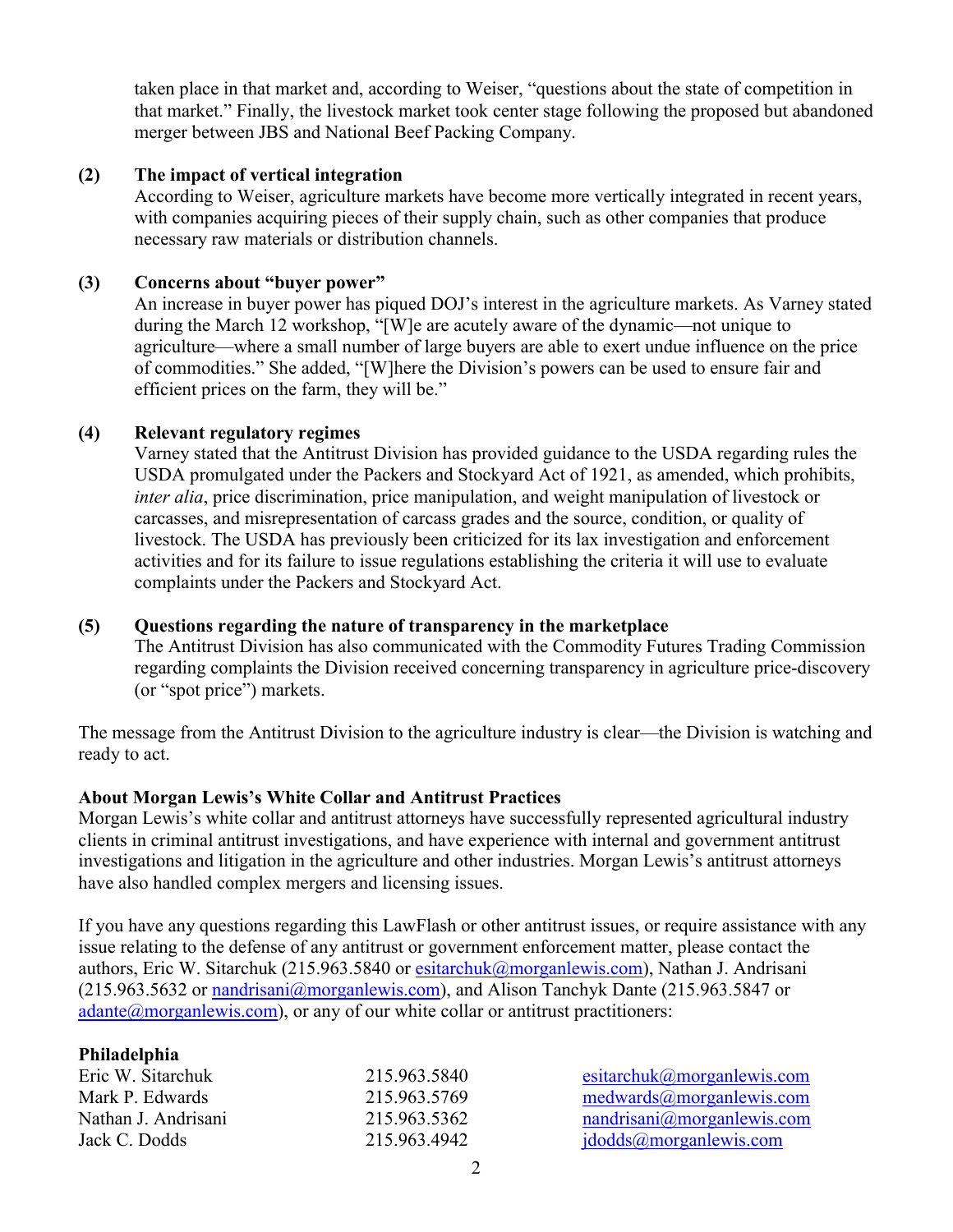| Eric Kraeutler           | 215.963.4840        | ekraeutler@morganlewis.com           |
|--------------------------|---------------------|--------------------------------------|
| Matthew J. Siembieda     | 215.963.4854        | msiembieda@morganlewis.com           |
| Colm F. Connolly         | 215.963.4841        | cconnolly@morganlewis.com            |
| Zane David Memeger       | 215.963.5861        | zmemeger@morganlewis.com             |
| Lisa C. Dykstra          | 215.963.5699        | ldykstra@morganlewis.com             |
| Meredith S. Auten        | 215.963.5860        | $m$ auten $@$ morganlewis.com        |
| Washington, D.C.         |                     |                                      |
| Fred F. Fielding         | 202.739.5560        | ffielding@morganlewis.com            |
| Mark E. Matthews         | 202.739.5655        | mark.matthews@morganlewis.com        |
| Barbara "Biz" Van Gelder | 202.739.5256        | bvangelder@morganlewis.com           |
| Mark A. Srere            | 202.739.5049        | msrere@morganlewis.com               |
| Amy Conway-Hatcher       | 202.739.5953        | aconway-hatcher@morganlewis.com      |
| Ronald J. Tenpas         | 202.739.5435        | rtenpas@morganlewis.com              |
| Kathleen McDermott       | 202.739.5458        | kmcdermott@morganlewis.com           |
| J. Clayton Everett, Jr.  | 202.739.5860        | jeverett@morganlewis.com             |
| Peter E. Halle           | 202.739.5225        | phalle@morganlewis.com               |
| Thomas J. Lang           | 202.739.5609        | $tlang(\overline{a}$ morganlewis.com |
| Jonathan M. Rich         | 202.739.5433        | jrich@morganlewis.com                |
| Scott A. Stempel         | 202.739.5211        | sstempel@morganlewis.com             |
| Peter E. Halle           | 202.739.3001        | phalle@morganlewis.com               |
| <b>New York</b>          |                     |                                      |
| Leslie R. Caldwell       | 212.309.6260        | lcaldwell@morganlewis.com            |
| Kelly A. Moore           | 212.309.6612        | kelly.moore@morganlewis.com          |
| Joanna C. Hendon         | 212.309.6377        | jhendon@morganlewis.com              |
| Harry T. Robins          | 212.309.6728        | hrobins@morganlewis.com              |
| <b>San Francisco</b>     |                     |                                      |
| John H. Hemann           | 415.442.1355        | jhemann@morganlewis.com              |
| William H. Kimball       | 415.442.1277        | wkimball@morganlewis.com             |
| Lisa Tenorio-Kutzkey     | 415.442.1309        | ltenorio-kutzkey@morganlewis.com     |
| <b>Los Angeles</b>       |                     |                                      |
| Alicia Villarreal        | 213.612.7245        | avillard@morganlewis.com             |
| Frankfurt                |                     |                                      |
| Dr. Jürgen Beninca       | $+49.69.714.007.19$ | jbeninca@morganlewis.com             |
| <b>Brussels</b>          |                     |                                      |
| Izzet M. Sinan           | +32 2 507 7522      | isinan@morganlewis.com               |
| Jonathan N.T. Uphoff     | +32 2 507 7543      | juphoff@morganlewis.com              |
| Paris                    |                     |                                      |
| Thierry Dalmasso         | +33 1 53 30 44 39   | $t$ dalmasso $@$ morganlewis.com     |

# **About Morgan, Lewis & Bockius LLP**

With 22 offices in the United States, Europe, and Asia, Morgan Lewis provides comprehensive transactional, litigation, labor and employment, regulatory, and intellectual property legal services to clients of all sizes—from global Fortune 100 companies to just-conceived startups—across all major